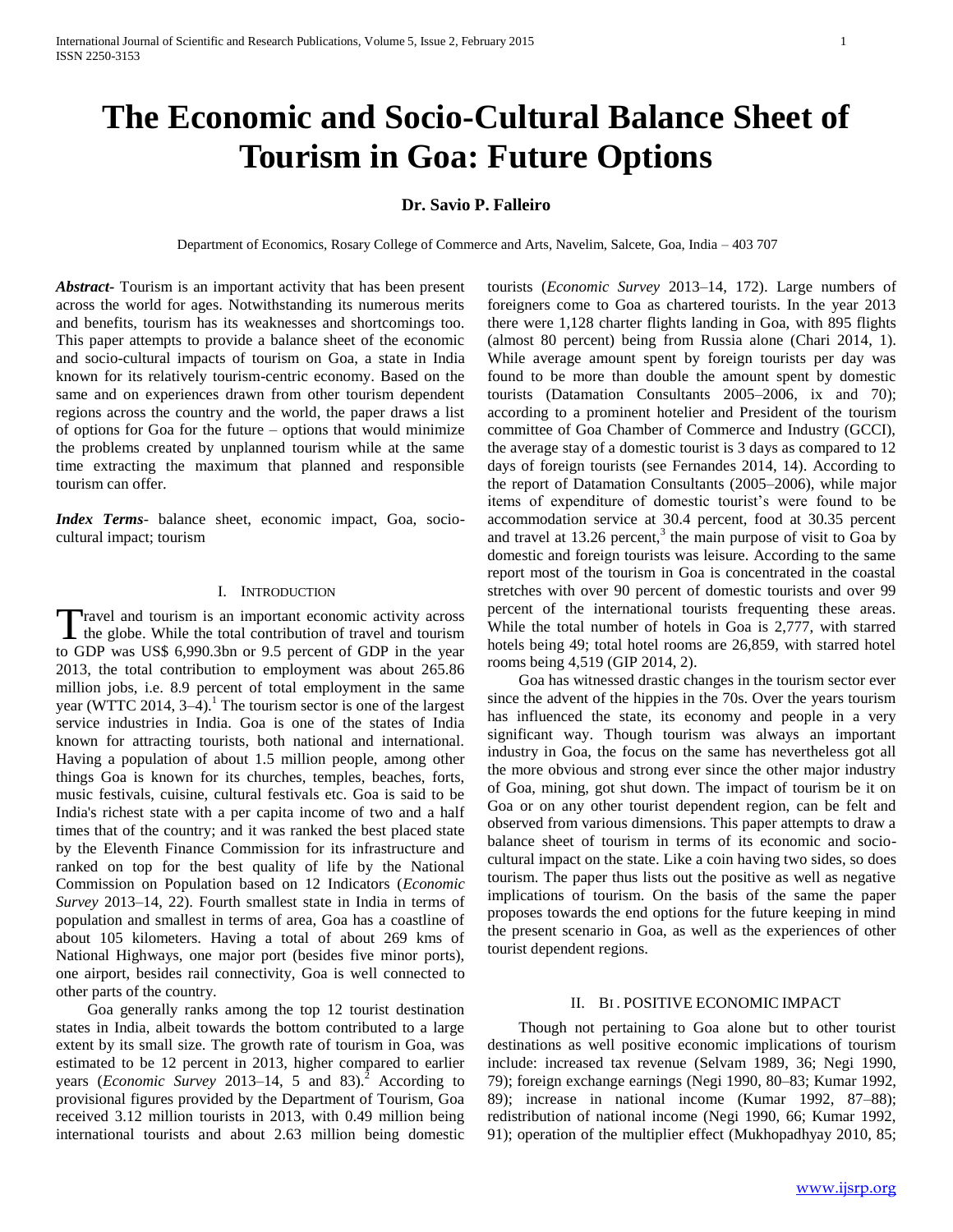Selvam 1989, 24–25; Seth and Bhat 1998, 15;<sup>4</sup> increase in household and cottage industries; increased employment and self employment; productive use of latent resources; increase in exports, etc. In addition to the above, other positive economic outcomes of tourism experienced by economies in general including Goa include, improved infrastructure, increase in retail businesses and small trade, increased income, improved standard of living, dispersion of development to non-industrial regions, etc. (Negi 1990; see also Kreag 2001, in Marzuki 2012, 201).

 Leaving aside the nature and size of net gains, in terms of gross returns tourism has contributed its share to the Goan economy.<sup>5</sup> According to Kamat (2014) foreign exchange earnings from foreign tourist arrivals in Goa could hover between Rs 8,000 to Rs 15,000 crores annually. With reference to infrastructure, not only has it benefitted tourists, but the locals and for non-tourism purposes as well. With regards taxes, tourism has provided ample opportunities for the collection of direct and indirect tax revenue besides other fees. With reference to tax revenue, casinos alone contributed Rs 135.45 crore earnings in  $2012-13$ .<sup>6</sup> It needs to be noted that Goa is one of two Indian states along with Sikkim (besides Daman which is an Union Territory) with legal casino gambling. The single window system for according permission for organizing 'Tourism related events' fetched the state Rs. 2.15 crores (*Economic Survey* 2013– 14, 86). Likewise, while by issuing permissions for erection of huts, tents and temporary shacks in private properties for the tourist season 2013–14 the State earned revenue of Rs. 48.12 lakhs, by tendering parking lots located at Calangute and Mangueshi the government generated Rs. 60 lakhs (*Economic Survey* 2013–14, 86). In terms of employment, like the global scenario it is claimed that almost one in 10 jobs is directly or indirectly attributable to tourism. Not only is tourism by and large a labour-intensive industry (Selvam 1989, 38; Negi 1990, 74; Kumar 1992, 88; Seth and Bhat 1998, 4), it is also gender neutral in nature providing employment to a large number of women. While skilled and unskilled jobs are created, the elderly and housewives are also earning and self-sustaining via tourism by way of managing small shops and kiosks or renting rooms or two-wheelers.

#### III. BII. NEGATIVE ECONOMIC IMPACT

 As reported by many including Kreag (2001, in Marzuki 2012, 201) examples of negative economic consequences of tourism, be it on Goa or other tourist destinations, include: rise in cost of living (Kumar 1992, 92); leakages in income (Kamat 2014); rise in density of population (Solomon 2009, 2); high foreign exchange outflows; benefits to non-locals; artificial shortages; wasteful use of resources including water;<sup>7</sup> conversion of agricultural land; drop in agriculture<sup>8</sup> and traditional fishing as livelihood options; pressure of mass and unplanned tourism on infrastructure and natural resources;<sup>9</sup> etc.

 One negative economic fallout of tourism has been rising prices and cost of living. Locals have often been 'outpriced' in terms of land and daily consumption items like fish. While money-wielding tourists dictate the market, locals have invariably turned into foreigners in their own land – both because of dwindling numbers and lack of matching money power. In terms of employment, much of the same has gone to non locals,

with locals often getting lower rung jobs only. While the world over the local community generally is the primary beneficiary of the fruits of an activity like tourism, in Goa it has often been otherwise with the benefits often going to others including foreigners.<sup>10</sup> It needs to be mentioned here the dubious role played by foreign enclaves within the state as reported by local residents as well as media reports. While locals often sacrifice their land and aspirations and deal with adverse externalities of tourism including garbage (Monteiro 2014a, IV; Jha 2014, 8-9), congestion, rising cost of living and eye-sores like wayside cooking and open toilets, the benefits to a significant extent have gone to others.

 Related to the issue, particularly of foreigners benefiting from tourism income, is the issue of leakages. While the tourism sector generally has a substantial multiplier, the same gets reduced in Goa due to various leakages, thus taking income out of the state with lesser net earnings to the local economy, local people and/or government. Leakages take place on account of various reasons including remittances made by foreign investors in Goa or due to increase in imports of tourism related goods not available locally. According to Kamat (2014) estimate of revenue leakage from tourism sector alone is annually Rs 1,200–1,500 crores which includes excise duties, VAT and entertainment tax. Though not with reference to Goa, UN statistics indicate that on an average only \$5 out of \$100 spent by foreign tourists actually stay in a developing country (ibid). The issue of leakages, multiplier and earnings gets compounded due to the mass advent of charter tourists to Goa, many of who pay major portions of their amounts payable abroad and not in Goa. A UN study on the economic effects of tourism in developing countries showed that about 80 percent of travelers expenses are paid to international companies by way of airline fares, hotel and tour reservations (ibid). Incidentally, chartered tourists are found to pay at times as low as \$15 per day only.

 Though debatable, reports suggest, though technically may be incorrect, another leakage, i.e. expenses incurred by the government of Goa towards participation in tourism related roadshows, exhibitions and travel marts. These expenses are loosely considered a leakage since income or business generated due to such participation at least in certain places, is significantly less than the total expenses incurred. This is verifiable with the number of tourists arriving from such places (see also Verma 2014b, 1). Until recently half the foreign tourists coming to Goa were from Russia and UK alone and not from the other places where Goa participated. Often concerns raised by experts, citizens, academicians and others with regards to such expenses get summarily dismissed by authorities who unflappably state that the expenses incurred are 'investments'. That they are or may not be investments can be seen though reports of the Comptroller and Auditor General (CAG). According to one report between 2007–12 Goa participated in 38 International Travel Marts (ITMs) and organized 15 road-shows worldwide spending Rs. 19 crores. However, no MOUs were signed during these shows/ITMs (Sen 2014).<sup>11</sup> Likewise, between August-November 2011, 14 road-shows were organized at Rs. 4 crores; while the same were expected to draw 150 tour operators and travel planners for participation in events and showcase Goa as a brand, only 25 to 64 participants turned up for the same (ibid).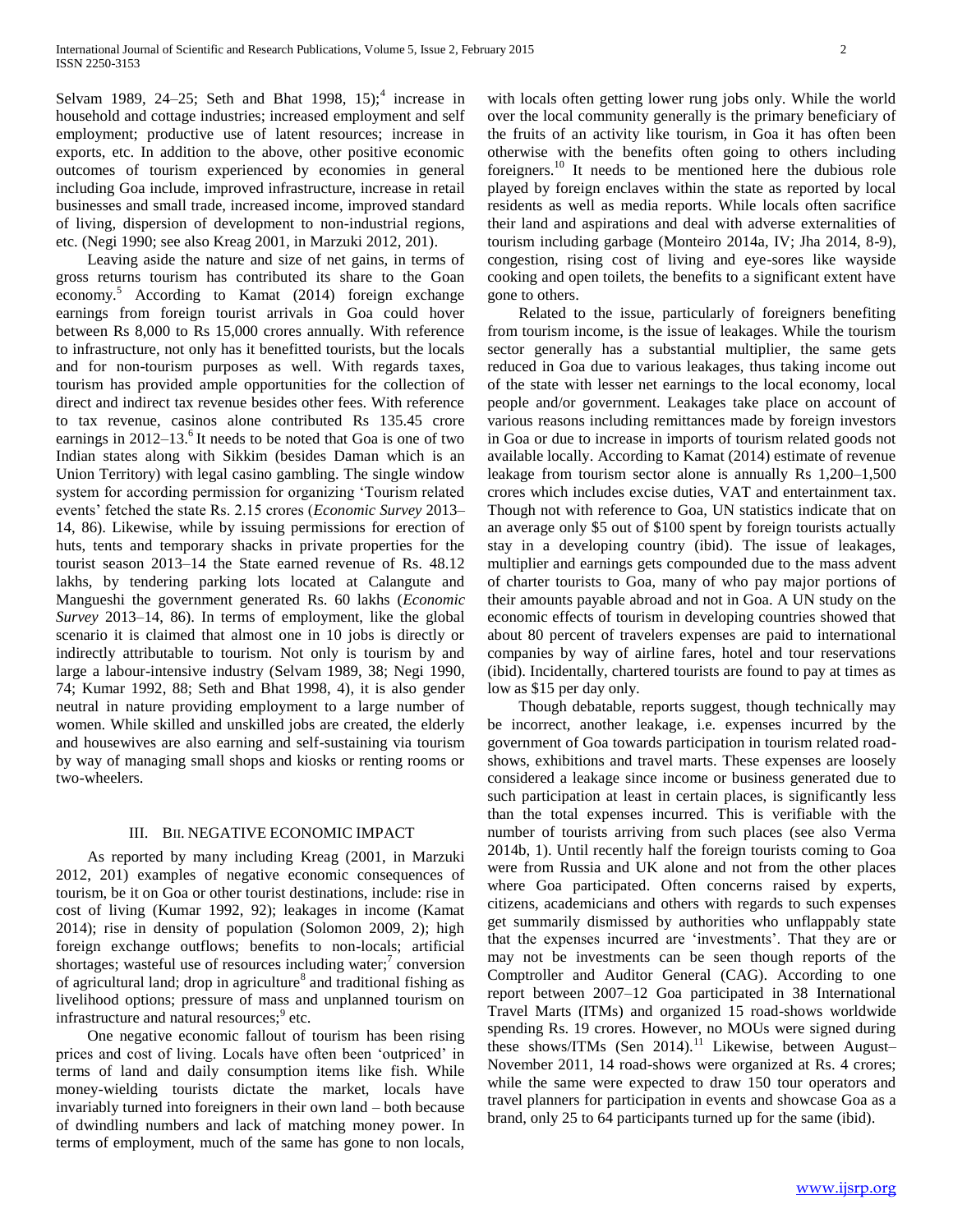#### IV. CI. POSITIVE SOCIO-CULTURAL IMPACT

 Goa is becoming increasingly cosmopolitan – earlier because of its history and geography, now because of tourism. Some positive socio-cultural effects of tourism on Goa have been: conservation of cultural events, sites and skills; first-hand knowledge of foreign cultures; easy acceptance of social differences; removal of prejudices etc. Many art forms and traditions which would have gone extinct have been kept alive on account of tourism. Though one may call it neutral, there have been cases of marriages taking place between locals and tourists. These could in a way facilitate auto-assimilation of diverse cultures within the confines of the households itself. With the advent of tourism in a big way household decision making has often been found to shift away from the household head (usually a male) to others as well. With the financial empowerment provided by increased job opportunities to different household members by tourism, presence of multi-decision makers in a family (including females) is now not uncommon in Goa.

#### V. CII. NEGATIVE SOCIO-CULTURAL IMPACT

 Some of the negative socio-cultural fallouts of tourism on Goa have been: commercialization of traditions; dilution of cultures; development of artificial culture; loss of identity; disruption of personal relations; rise in unhealthy competition; discontentment and uneasiness; forced changes and adjustments; changes in the local languages; demonstration effect; socioculturally inappropriate imitation of foreign lifestyles; changes in food and local cuisine; destruction of heritage sites (sometimes in the name of tourism and beautification); denial of access to locals on beaches; unhealthy lifestyles; increase in lifestyle diseases, HIV infections, prostitution, pedophilia and trafficking; operation of mafias; disturbance in traditional family life; break-up of families due to issues like alcoholism, addiction to gambling, indebtedness and even suicides contributed by so-called tourist attractions like casinos etc. Tourism has brought in the feeling of estrangement among a large number of local residents, that too in their own locality. Villages that once housed 85 families now have to contend with mega housing projects which contain even 550 flats (Solomon 2009, 3). It is a fact that consumption behaviour, sleep patterns, grooming styles, genres of music, etc. have changed substantially in present times. Though these cannot be attributed to tourism alone, the role of tourism cannot be brushed aside. Faulty marketing often gets Goa wrongly portrayed as the place for easy availability and cheap alcohol, drugs and sex – and we get large number of tourists precisely for the same. Cultures, traditions, places and events of Goa are still not portrayed correctly by the government and/or stakeholders nor understood properly by tourists as can be seen by way of example half-naked tourists in religious places.

#### VI. D. OPTIONS FOR THE FUTURE

 Tourism development has always been an integral part of the country's Five Year plans, with the National Tourism Development Policy, 2002, aiming to position tourism as a major engine of economic growth and to harness its direct and multiplier effects for employment and poverty eradication in an environmentally sustainable manner.<sup>12</sup> In spite of the importance accorded to tourism, and with India relying on tourism for around 7 percent of its economy, of late visitor numbers have dropped; in 2013 India attracted less than 7 million tourists, compared with cities like London, which had twice as many (Kannan 2014); with countries like Thailand receiving 26.5 million and China 55.7 million tourists (Sequeira 2014a, IV). For the same year our share of tourists was just 0.64 percent of the global figure, ranking us  $42<sup>nd</sup>$  in the world compared to number 4 of China (ibid). Incidentally, compared to the 6.97 million foreign tourists that India received n 2013, nearly two and a half times that number (16.63 million) Indians travelled abroad (ibid). Despite its merits, tourism is highly unpredictable. Epidemics,<sup>13</sup> recession, terror threats, exchange rate changes,<sup>14</sup> conflicts,<sup>15</sup> competition,<sup>16</sup> or even rumours can cause drastic fall in arrivals. Failure of tourism, with no alternative to fall back on, can lead an economy into disaster. Goa, with substantial amount of haphazard, unplanned and volumes-alone-focused mass-tourism can be potentially heading for the same, unless appropriate measures guided by focused short and long term vision documents are in place. During December 2014, peak season for tourism in Goa, stakeholders are bitterly complaining of drastic fall in foreign tourist arrivals. While occupancy in hotels took a hard hit (Verma 2014c,  $1$ ),<sup>17</sup> luxury resorts were resorting to rate cuts (Sequeira 2014b, 2), stakeholders were contemplating shutting down businesses like beach shacks as early as in January 2015 (Verma 2014c, 1), $^{18}$  with many not having enough money to pay suppliers and workers like waiters and cooks (Chari et al 2014, 1), or paying them with their personal funds (Verma 2014c, 1).

 For various reasons tourism often gets a disproportionate onus of shouldering Goa's economic needs. Goa is said to be targeting 5 million tourists in 2015–17, with 4 million arrivals expected on account of the Exposition of St. Francis Xavier (Verma 2014a, 8). Can Goa cater to more tourist foot-falls? The challenge is all the more since with Goa becoming a famous hub, numerous mega events often happen in the state, that too more or less at the same time, particularly between November and February.<sup>19</sup> Though may be contra-argued by some, in terms of Tourism Carrying Capacity analysis<sup>20</sup> it appears that Goa can manage more tourists at least in the near future (IL&FS 2012, 20–21), albeit with more focused planning and increased investments to take care of needs like better roads, changing rooms, waste treatment and management, $^{21}$  toilets, parking etc (IL&FS 2012).

 In the context of the socio-eco-cultural impact that tourism has borne on Goa, what could be the way forward for the tourism sector? While certainly worthy initiatives have been taken by the government, Goa Tourism Development Corporation (GTDC) and others in shaping the industry, much still needs to be done so that we do not prematurely burst the bubble through unplanned and haphazard growth and overdependence. Initiatives that could help bolster tourism in Goa are as follows (these are listed on the basis of the existing socio-economic-cultural status of Goa vis-àvis tourism and experiences of other tourism dependent regions):

 (1) *Promote Community-based Eco-Tourism*: Sustainable, just and equitable; done successfully in many places including Kerala.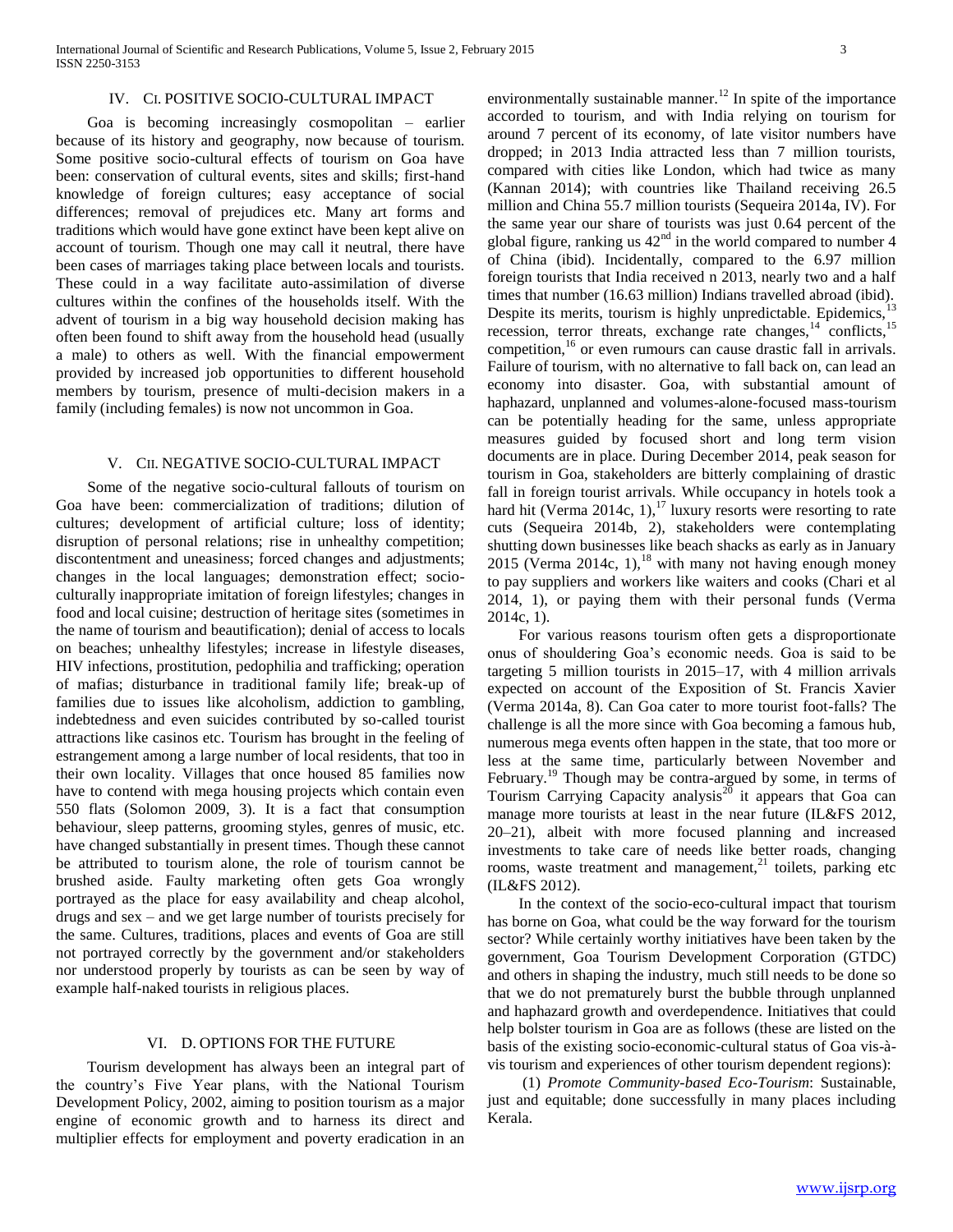(2) *Promote Medical Tourism*: Viable for Goa/India and carries a higher multiplier value than regular tourism. According to 'Facts of Medical Tourism' provided by Bubna (2013, 101– 102), millions of patients travel to other countries for Medical Tourism each year, with a June 2009 MTA Patient Survey finding almost 83 percent of patients traveling with a companion, with almost 90 percent of patients or their companions engaging in tourism activities.

 (3) *Have a comprehensive model Charter / Code of Tourism*: Needed to keep systems in place and to encourage responsible tourism. Responsible tourism is that which aims to minimize adverse environmental and socio-cultural impacts, and generate greater economic benefits for the locals (ICRT 2003, in Weeden 2005). To begin framing a model charter for Goa, charters of other places across the world could be used as starting blocks – the same could then be recast and (re)modeled to suit local needs, aspirations and vision.

 (4) *Promote Family-oriented Tourism:* Goa's Director of Tourism agrees that encouraging Goa as a family destination will help curtail the menace of unruly public behavior on account of increasing domestic tourists many of whom are all-male groups (Shrivastava 2014, II).<sup>22</sup> Family oriented tourism can also reduce evils of mass tourism like prostitution and pedophilia; besides adding days of stay (and help the local economy earn more income).

 (5) *Promote Heritage / Pilgrimage / Religious Tourism*: Appropriate for Goa as the state has got rich history and architecture in addition to forts, rock carvings, temples, churches, etc. With the richness that Goa possesses, the same is an excellent option to divert tourists away from the overcrowded and oversaturated coastal belt.

 (6) *Promote Adventure, River, Hinterland, Cruise and MICE Tourism*: The first three are excellent as community based eco-tourism initiatives. Incidentally, Goa has 255 kms of navigable internal waterways (GIP 2014, 2), besides one major port and five minor ports. Needless to say, infrastructure which we are substantially deficient in (see IL&FS 2012) has to be fast put in place. Incidentally, with regards to cruise tourism, poor infrastructure contributed to its slump in  $Goa;^{23}$  the number of liners arriving dropped from 25 in 2011–12 to 17 in less than three years, with a 50 percent drop in overseas visitors (Sequeira 2014a, IV).

 (7) *Put a selective cap on foreign tourists*: This should be done at least in the peak season on the basis of minimum amount to be spent per day: Those foreign tourists who cannot spend the pre-determined minimum amount should not be encouraged to Goa. Considering the small size of Goa these tourists are of no significant value to the economy; on the contrary they could be of nuisance value in terms of garbage, congestion, extra load on limited and fragile infrastructure etc.

 (8) *Deal firmly with foreigners illegally usurping benefits at the cost of the locals*: Whether it is tourist transport, guides or otherwise, few foreigners are often accused in Goa for doing business illegally at the lost of the locals. While the same should be clamped down, so should foreign enclaves set up on local soil.

 (9) *Have a realistic plan – and planning forwards*: i.e. from basic requirements to final project or activity. Often the reverse happens in Goa, for example, water sports. While the same is more-often-than-not organized in a haphazard manner in

different beach areas, endangering the lives of both the water sports enjoying tourists as well as of the passive passersby, guidelines for the same come into the picture only when an ugly accident or tragedy occurs. Why cannot guidelines be in place before permissions are given to start such activities? Besides locals, not having realistic plans or guidelines can have an adverse bearing on tourists themselves.

 (10) *Initiate faster decision making*: This does not always happen – affecting stakeholders and tourists alike. Two instances by way of examples are as follows: (a) grant of licences for beach shacks often gets delayed by even a month into the tourist season; and (b) issue of license for the EDM festival *Sunburn* was kept pending for 11 months in spite of the organizers having successfully organized the event for seven years attracting huge crowds and supposedly pumping an estimated Rs 500 crores into the local economy. $^{24}$ 

 (11) *Provision of basic tourism infrastructure*: Like signages, roads, drinking water, parking, resting facilities, changing rooms, waste management etc. There is much to be desired in Goa on the said fronts (see also Jha2014, 8-9; Chari et al 2014, 1; IL&FS 2012); while some roads are basically those which existed decades ago, measures for disposal and treatment of waste, garbage and sewage are as good as absent, with the beach area itself littered with heaps of waste. Leaving aside signages in different languages required to cater to the needs of multi-regional and lingual tourists, there are more-often-than-not no signages even in English, Hindi (national language) or Konkani (local language).

 (12) *Consultative and participatory process involving all stakeholders and locals*: The success of tourism entirely depends on the same.

 (13) *Initiate strict monitoring and quick justice*: Websites promoting sex-tourism;<sup>25</sup> spas/beauty parlors (often acting as fronts for prostitution); outlets dispensing drugs,  $^{26}$  etc. need to be firmly and quickly clamped.

 (14) *Address without delay and political compulsions issues which affect tourism*: Unfortunately does not always happen in Goa, for example, the issue pertaining to tourist taxis. While as per natural just order the local taxis drivers (and not foreigners) should get the right to tourism transport business; at the same time allegations raised against them in terms of overcharging and strong arm tactics (see also Monteiro 2014a, IV) should be firmly tackled without delay.

 (15) *Protect, encourage and involve the local community*: Promote home stays and small and medium guest houses; don't equate beach shacks with big hotels. All this will encourage local entrepreneurs and reduce leakages. At present there are accusations that shacks (run basically by locals) which are Goa's best ambassadors, are treated like pariahs by the government (Gupta 2014, 2); not only is there a delay in issue of licences, but there is no level playing field as well between shacks and class hotels. For example while registration fees for a class hotel is Rs. 5,000 across categories irrespective of rooms, the fees for non AC huts in beach shacks is Rs 3,000 and Rs 5,000 for AC huts (ibid).

 (16) *Publicize and promote lesser known sites*. Though Goa is small, there are still many less known places of tourist interest, including beaches (IL&FS 2012, 3 & 22).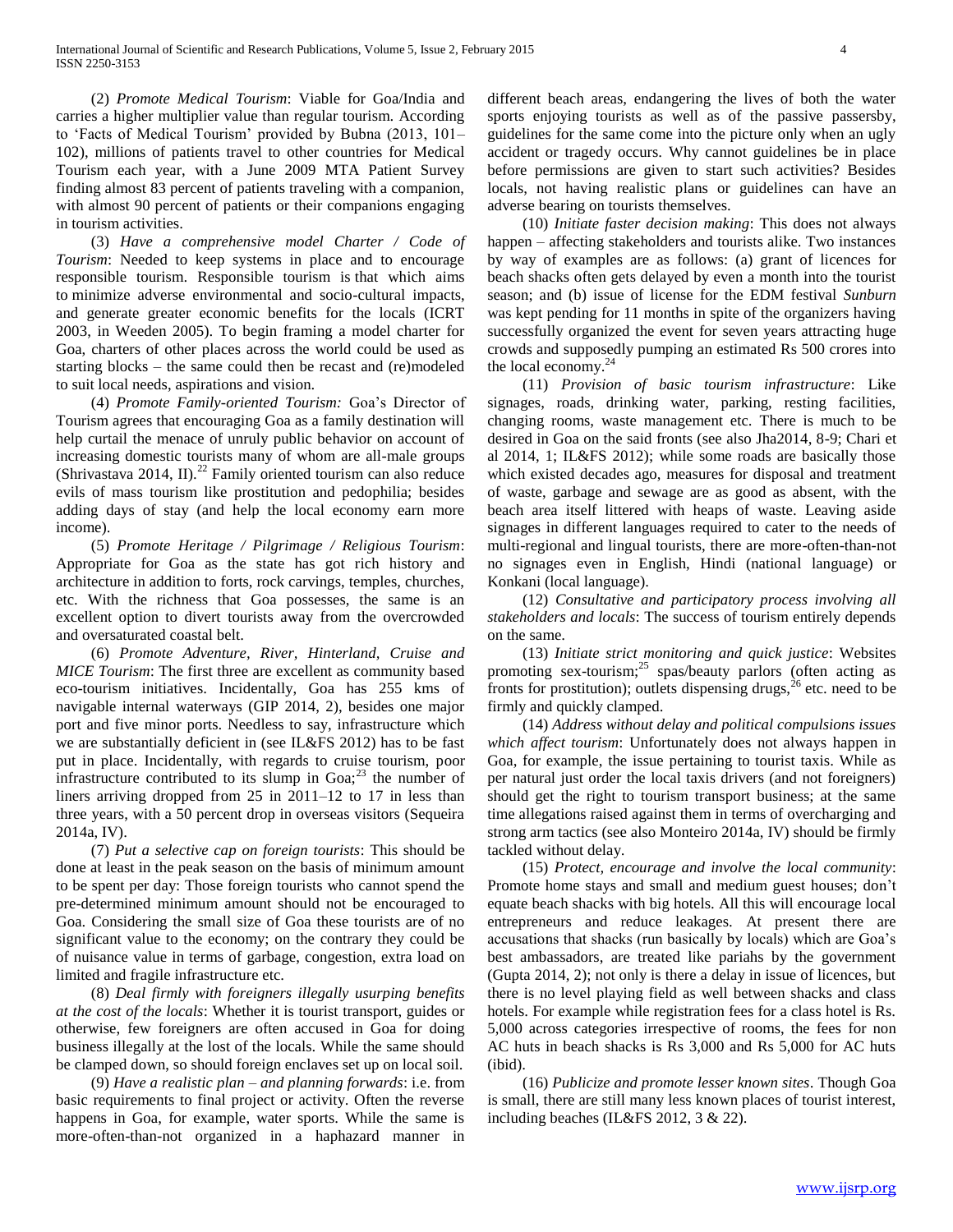(17) *Have pro-active, tourist friendly, internationally competitive, efficient delivery and availability of tourist requirements*: At present Goa is plagued with high taxes,  $27$  high airport charges, lack of parking space for planes and motor vehicles, high visa charges, too many formalities etc. Presently with the cost of visas being so high, a family visiting Goa needs to shell out close to Rs. 50,000 on visas alone. Poor facilities made Condor Airlines,<sup>28</sup> operating for over three decades and bringing approximately 25,000 German tourists during a single season, to pull out from the state (see Monteiro 2014b, III).

 (18) *Streamlining collection of taxes, fees etc*: Very important especially considering that Goa is generating a lot of tourist footfalls. In spite of the same generation of income to the public treasury is a matter of concern (see also Kamat 2014). Whether it is EDM festivals, accommodation units or other businesses, there are allegations of mismanagement, incorrect estimation of taxes, under-collection, corruption, nepotism and/or poor recovery that denies the state its rightful share of revenue in terms of taxes and fees.

#### VII. E. CONCLUSION

 For the success of good, responsible and sustainable tourism, tourism cannot be treated only in terms of commoditization of the tourist product, which unfortunately often is the case. While these artificial stances may provide a few photo-ops for tourists and help rake in earnings for the local stakeholders and economy in the short run, in the long run the same will not work as various destinations vie for the same footfalls of the tourists. To sustain tourism in the long run service providers need to deliver the 'real Goa experience' to the tourists – for anything else that we may try to offer, is already available elsewhere. Tourism is not just about numbers…it's about the quality of the numbers and the sustainability of the sector… (Sequeira 2014a, IV). Too many hotels are built and Goa is losing its charm…we do not need shopping malls, golf courses, private beaches or huge hotels…we need Goa to be Goa which is unique, not a copy of the West Indies or Thailand (Monteiro 2014a, IV). If the unique Goan environment (the primary reason why Goa has become a brand and why tourists come to Goa) is destroyed, so also will tourism – as other destinations will be more attractive and even cheaper (Chari et al 2014, 1). To put thing in perspective, in the words of a tourist (made in the context of the standard offered and cost of four and five star hotels in the state) *'…in Thailand I can get rooms in better hotels for half the price'* (in Monteiro 2014a, IV).

## VIII. NOTES

- 1. While the contribution to GDP was expected to grow by 4.3 percent to US\$ 7,289.1bn (9.6 percent of GDP) in 2014, the contribution to employment was forecast to rise by 2.5 percent in 2014 to about 272.42 million jobs, i.e. 9 percent of total employment (WTTC 2014, 3–4).
- 2. See also: Dept. of Tourism, Govt. of Goa, 22/01/2014: [http://www.goatourism.gov.in/travel](http://www.goatourism.gov.in/travel-news/details/106/248)[news/details/106/248](http://www.goatourism.gov.in/travel-news/details/106/248)
- 3. According to Kamat (2014) as per previous surveys foreign and domestic tourists spend about 50 to 55 per cent of their money on food and beverages.
- 4. There are many types of multipliers related to tourism, including those pertaining to Employment, Sales, Income and Output. Additionally, reference can also be made to Direct, Indirect and Induced multiplier effects.
- 5. Unfortunate one may say, while the state planning department has admitted that it has no formula to capture contributions of tourism sector to the state domestic product (GSDP), the state planning department has failed to come out with a realistic assessment of the economic intensity in the tourism sector (Kamat 2014).
- 6. Retrieved from: [http://articles.economictimes.indiatimes.com/2013-04-](http://articles.economictimes.indiatimes.com/2013-04-13/news/38511289_1_crore-licence-fee-entry-tax) [13/news/38511289\\_1\\_crore-licence-fee-entry-tax](http://articles.economictimes.indiatimes.com/2013-04-13/news/38511289_1_crore-licence-fee-entry-tax)
- 7. For example while low budget hotels need 573 litres of water per room per day, luxury hotels need 1,335 liters per room per day on account of landscaped areas, swimming pools and number of restaurants (Solomon 2009, 2).
- 8. It has been found that over 50 percent of households in certain parts of North Goa have left their lands to lie idle without tending/cultivating them on account of tourism (Solomon 2009, 5).
- 9. Destruction of sand dunes and presence of toxic elements in well water have often been reported.
- 10. Estimates show that about 65 percent of rent-backs are owned by non-resident Goans, 20–25 percent by Goans from other Indian cities and only 10–15 percent by natives residing in Goa (Solomon 2009, 5).
- 11. See also: [http://www.heraldgoa.in/Goa/Finally-a-new](http://www.heraldgoa.in/Goa/Finally-a-new-language-in-tourism-spending-A-for-accountability-/77187.html)[language-in-tourism-spending-A-for-accountability-](http://www.heraldgoa.in/Goa/Finally-a-new-language-in-tourism-spending-A-for-accountability-/77187.html) [/77187.html.](http://www.heraldgoa.in/Goa/Finally-a-new-language-in-tourism-spending-A-for-accountability-/77187.html)
- 12. See: Competitiveness of Tourism Sector in India with Selected Countries of World: Final Report. Ministry of Tourism, Government of Inida. AC Nielson ORG-MARG; retrieved from: [http://tourism.gov.in/writereaddata/CMSPagePicture/fil](http://tourism.gov.in/writereaddata/CMSPagePicture/file/marketresearch/studyreports/IndiaTourismGlobal%20percent20.pdf) [e/marketresearch/studyreports/IndiaTourismGlobal](http://tourism.gov.in/writereaddata/CMSPagePicture/file/marketresearch/studyreports/IndiaTourismGlobal%20percent20.pdf)  [percent20.pdf](http://tourism.gov.in/writereaddata/CMSPagePicture/file/marketresearch/studyreports/IndiaTourismGlobal%20percent20.pdf)
- 13. Be it threat of Ebola, or even plague as was witnessed some years back in Surat.
- 14. This led to drastic drop in Russian tourists to Goa during 2014.
- 15. Drop in tourists from Ukraine as a result of the ongoing conflict is a recent example.
- 16. From international destinations like Thailand, Malaysia, Singapore, Sri Lanka and from local destinations like Kerala.
- 17. Occupancy in hotels and guest houses around Christmas time was even less than 50 percent in some hotels/guest houses – something unheard of in Goa with full occupancy otherwise being experienced during the entire Christmas–New Year period.
- 18. Regular tourism season in Goa otherwise extends to around May.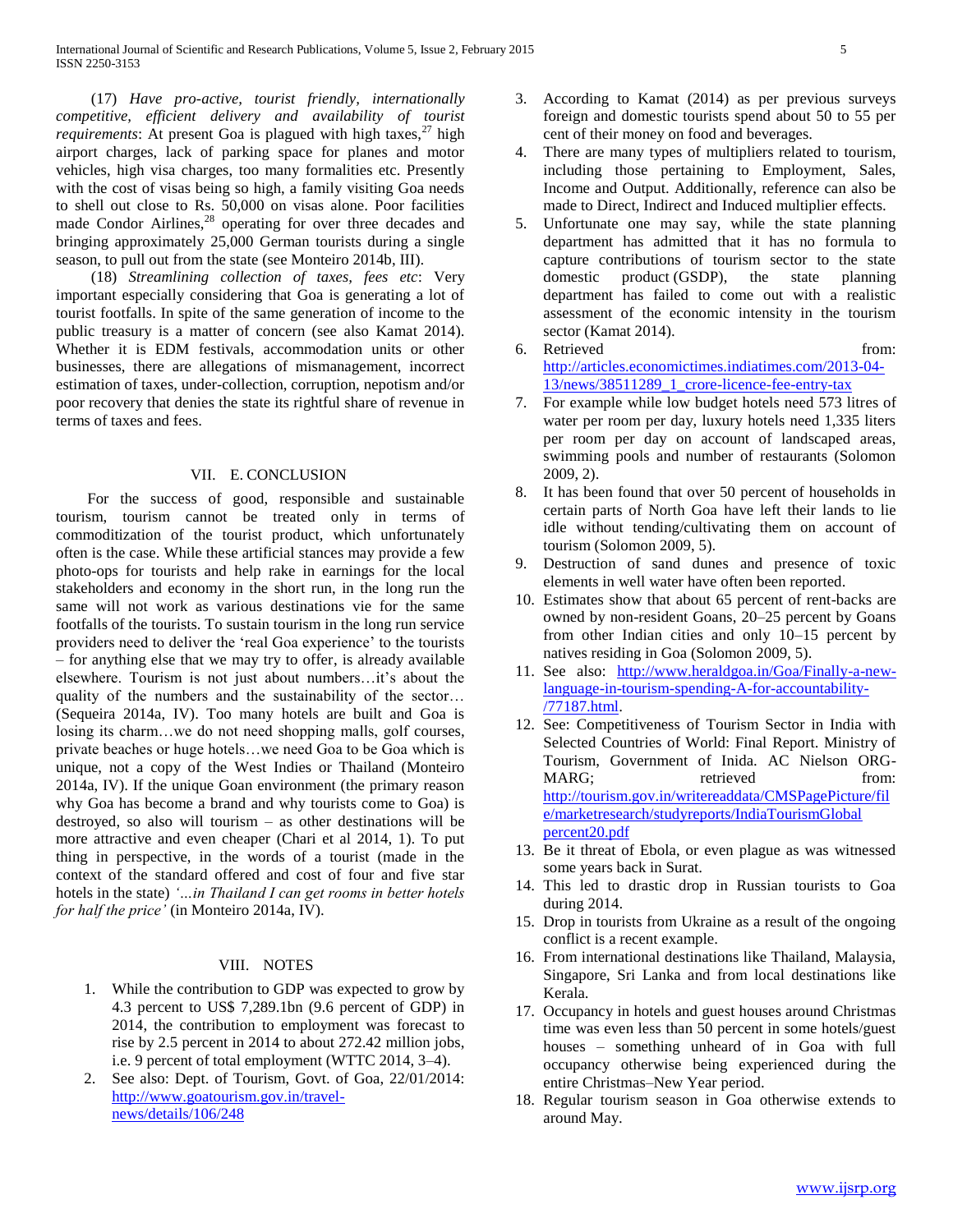- 19. During this period festivals/events that attract hordes of tourists include the International Film Festival of India (IFFI), two to three Electronic Dance Music (EDM) festivals, Feast of St. Francis Xavier, Christmas, New Year eve, New Year, Carnival, etc.
- 20. Citing Alvin Chandy, IL&FS (2012, 15) defines TCC as 'the maximum number of people that may visit the tourist destination without causing destruction of the physical, economic and socio-cultural environment and an unacceptable decrease in the quality of visitors' satisfaction'; TCC is an assessment based on three major indicators: Physical-Ecological, Socio-Demographic and Political-Economic (ibid).
- 21. Solomon (2009, 5) reports that only 11 percent of the high-budget and 67 percent of the luxury hotels were able to treat their sewage in treatment plants, with a large number of enterprises disposing their sewage in soak-pits or tanks.
- 22. According to sex classification of tourists in Goa, 68.45 percent of total tourists were male; relatively similar findings were observed for domestic as well as foreign tourists (Datamation Consultants 2006, viii).
- 23. See: *The Times of India*, 1<sup>st</sup> September 2014, 5.
- 24. See: *Herald*, 29<sup>th</sup> December 2014, 9; 'The burning issue under the sun'
- 25. As per a report appearing in the local daily *The Navhind Times* (23<sup>rd</sup> November 2014), the websites even mention the fees for sex services with charges ranging from Rs 20,000 to Rs 3 lakhs; according to one website '*Call girls include Russian, Spanish and also from the modelling field in Goa including local Goan for escorts*,'. Retrieved from: [http://www.navhindtimes.in/high-end-prostitution](http://www.navhindtimes.in/high-end-prostitution-racket-busted-2-held/)[racket-busted-2-held/](http://www.navhindtimes.in/high-end-prostitution-racket-busted-2-held/)
- 26. Dispensation of drugs is widely reported in the media. By way of example see: 'There are organized drug gangs everywhere: Wagh' and 'Drug gangs are a part of Goa's ecosystem. Why deny this?', both in *Herald* (25<sup>th</sup>) December 2014, 1 & 8).
- 27. See also Herald,  $25<sup>th</sup>$  Dec 2014, 6; under 'Tourists' Footfalls'.
- 28. Direct flight from Frankfurt to Goa.

#### **REFERENCES**

- [1] Bubna, P. 2013. Multiplier effect in medical tourism: A case study reference to Rajasthan. Asia Pacific Journal of Marketing & Management Review.  $Vol.$  Vol.  $2(1):$   $100-111.$ http://indianresearchjournals.com/pdf/APJMMR/2013/January/9.pdf
- [2] Chari, B. 2014. Goa will get just 500 charters from Russia. The Times of India. 24th October.
- [3] Chari, B., N. Sequeira and J. Zuzarte. 2014. Joy to the world but sorrow for Goan tourism. The Times of India, 24th December.
- [4] Datamation Consultants. 2005–2006. Collection of domestic tourism statistics for the state of Goa: Final report (April 2005 to March 2006). Submitted to the Ministry of Tourism, Government of India. Retrieved from:

http://tourism.gov.in/CMSPagePicture/file/marketresearch/statisticalsurveys /03 percent20goa.pdf

[5] Economic Survey 2013–14. Directorate of Planning, Statistics and Evaluation, Government of Goa.

- [6] Fernandes, R. 2014. Goa tourism development corporation: Boosting brand Goa. Business Goa. Vol. 6(4):14–16.
- [7] GIP / Goa Investment Policy. 2014. Goa-Partnering for progress. Government of Goa. http://www.goaditc.gov.in/Goa\_Investment\_policy\_18\_June\_2014\_v56.pdf
- [8] Gupta, S. 2014. What is a tourism master plan worth when you treat your shack owners as pariahs? Herald. 21st September.
- [9] ICRT / International Centre for Responsible Tourism. 2003. Responsible tourism. http://www.icrtourism.org/resp.html
- [10] IL&FS. 2012. Identification of tourism circuits across India: Interim report Goa. [Presented to Ministry of Tourism, Govt. of India]. Retrieved from: http://tourism.gov.in/writereaddata/CMSPagePicture/file/marketresearch/Te ntavely percent20Identified percent20circuit percent20for percent20various percent20states/new/goa.pdf
- [11] Jha, N. 2014. Goa is still stinking. The Goan. 25th October.
- [12] Kamat, N.M. 2014. Tax Evasion Rampant in Tourism Sector-I. The Navhind Times, 29th December. http://www.navhindtimes.in/tax-evasionrampant-in-tourism-sector-i/
- [13] Kannan, S. 2014. Reversing India's falling tourism numbers. BBC News. 15th August. http://www.bbc.com/news/business-28801550
- [14] Kreag, G. 2001. The impacts of tourism. Minnesota Sea Grant. http://www.seagrant.umn.edu/tourism/pdfs/ImpactsTourism.pdf.
- [15] Kumar, M. 1992. Tourism today: An Indian perspective. Delhi: Kanishka Publishing House.
- [16] Marzuki, A. 2012. Local residents' perceptions towards economic impacts of tourism development in Phuket. Tourism. Vol. 60(2): 199–212. Retrieved 29th December 2014, hrcak.srce.hr/file/125947
- [17] Monteiro, Lisa Ann. 2014a. Is Goa dead? Herald Review. 28th December.
- [18] Monteiro, Lisa Ann. 2014b. It's a sad story. Herald Review. 28th December.
- [19] Mukhopadhyay, Sipra. 2010. Tourism Economics. New Delhi: Ane Books.
- [20] Negi, J. 1990. Tourism and travel: Concepts and principles. New Delhi: Gitanjali Publishing House.
- [21] Selvam, M. 1989. Tourism industry in India. Bombay: Himalaya Publishing House.
- [22] Sen, S. 2014. Goa ministers spent Rs 19 Cr holidaying abroad: CAG expose by CNN-IBN. Available at: http://www.goanews.com/news\_disp.php?newsid=5091
- [23] Sequeira, D. 2014a. Flights of fancy. Herald Review, 28th September.
- [24] Sequeira, N. 2014b. Luxury resorts compromise on rates to attract guests. The Times of India, 24th December.
- [25] Seth, P.N and Bhat S.S. 1998. An introduction to travel and tourism. New Delhi: Sterling Publishers Pvt. Ltd.
- [26] Shrivastava, N.A. 2014. Focus on Family Destination. Herald Review, 21st September.
- [27] Solomon, R. 2009. The challenge and prospects of tourism in Goa today [initiative of Alternatives, Equations, CSJP and Centre for Responsible Tourism] Panaji: CSJP.
- [28] Verma, V. 2014a. Implementation of the full tourism plan will take five years. Herald, 21st September.
- [29] 2014b. Poor tourist season pepped up a bit on Christmas day. Herald, 26th December.
- [30] 2014c. Drop in tourist arrivals hits Morjim, Ashwem. Herald, 27th December.
- [31] Weeden, C. 2005. Ethical tourism: Is its future in niche tourism? In Marina Novelli edited, Niche tourism: Contemporary issues, trends and cases. Oxford, UK: Butterworth-Heinemann. Pp 233–245. Available at: http://www.academia.edu/762865/Ethical\_tourism\_Is\_its\_future\_in\_niche\_t ourism (accessed in March 2013).
- [32] WTTC / World Travel & Tourism Council. 2014. Travel & tourism: Economic impact 2014 – World. www.wttc.org/media/files/reports/.../regional%20reports/world2014.pdf